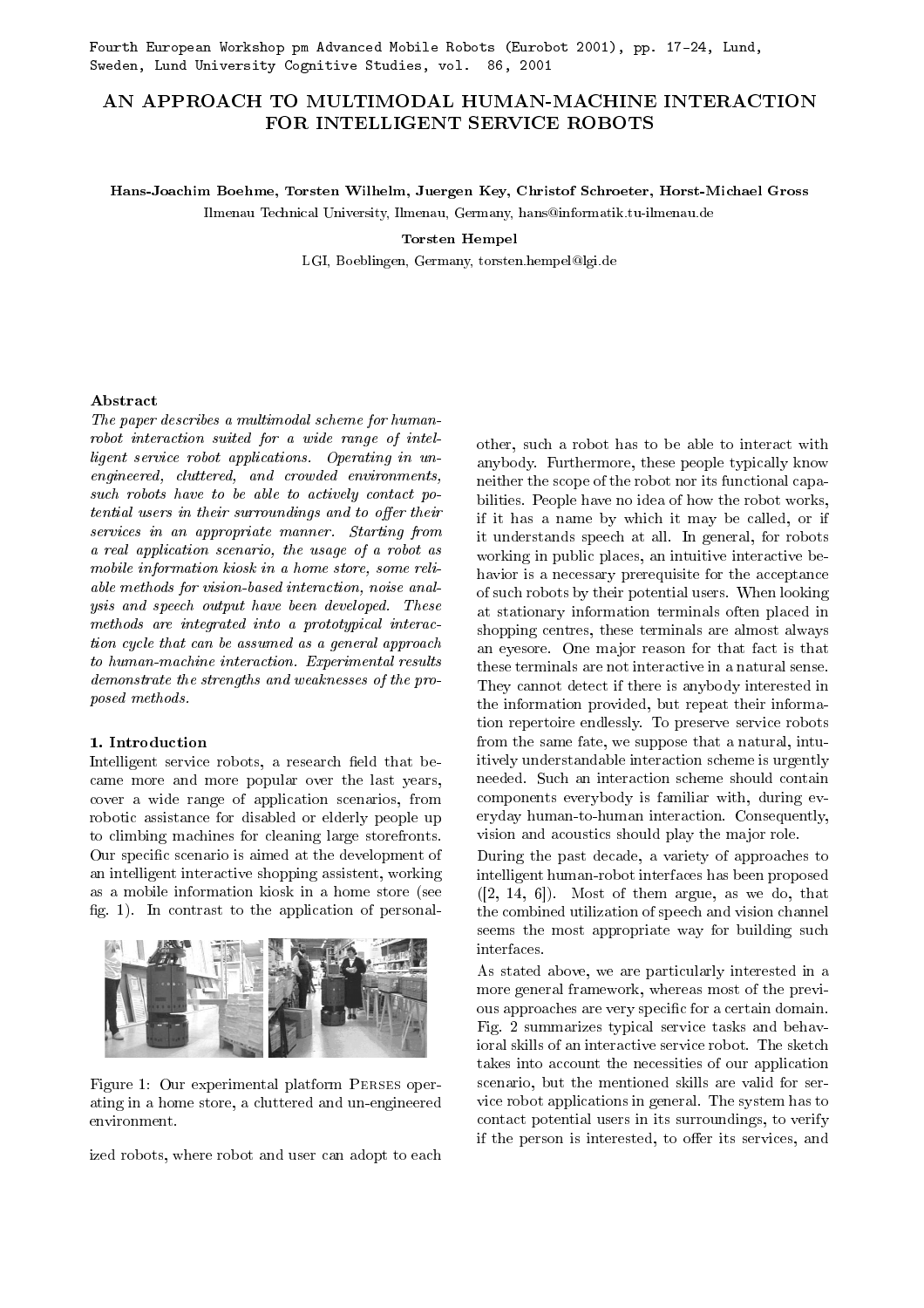

Figure 2: Necessary skills and typical service tasks of an interactive mobile robot (shopping assistent).

finally to keep continuous contact during the whole interaction process.

In our proposed interaction scheme, the first step contains the generation of hypotheses concerning people in the surroundings of the robot. Here, a vision-based movement detection and an analysis of acoustic signals are combined into an attentional process, that results in a turning of the robot towards the most salient direction. Then, a person verification procedure rechecks if there really is a person and if the person could be interested in using the robot. For the case that an interested person approaches the robot, the robot welcomes and offers its services. This is realized by means of situation dependent speech output and a grafical user interface running on a touch-screen. As long as the current user remains in the (visible) surroundings of the robot, the robot tries to keep continuous contact to its user via person tracking.

The remainder of the paper is structured as follows. After introducing the robot and its technical setup, section 2 describes the developed methods in detail. In section 3, experimental results are given and an examplary interaction process is demonstrated. Section 4 contains ongoing and complementary work as well as some summarizing conclusions.

## 2. Methods for Multimodal Human-Robot Interaction

### 2.1 The Robot Perses

Fig. 3 shows the robot Perses, an extended version of a standard mobile robot B21 by RWI (IS Robotics). In addition to the standard equipment of two sonar and one IR-layers, Perses is equipped with (i) an omnidirectional color camera with a  $360<sup>o</sup>$  panoramic view used for user localization and tracking, self localization and local navigation, (ii) a binocular 6 DoF active-vision head with 2 frontally aligned color cameras used for user verification and tracking, odometry correction and obstacle avoidance, (iii) a binaural auditory system for acoustic user localization and tracking, and (iv) a touchscreen for immediate user-robot interaction.



Figure 3: Experimental platform Perses.

## 2.2 Movement Detection within the Omnidirectional Images

For every mobile service robot, one major problem consists in the robust localization of a potential user in its operation area. Our vision-based user localization performs a motion-based foregroundbackground segmentation in the input images provided by the omnidirectional camera. In the waiting position or while standing still, the motion-based segmentation provides some candidate regions that indicate if and where people could be in the surroundings of the robot (see fig. 4). The implemented method is



Figure 4: Motion-based segmentation of potential users in the image sequence of the omnidirectional camera. (Left) original image. (Right) segmented image, the two regions correspond with two people at different distances to the robot.

similar to that suggested in the  $Pfinder$  system [19], but differs in the following aspects: (i) the statistical models for foreground and background pixels were simplified to boxes, and (ii) the foreground and background models are continuously adjusted. The model simplication led to a lower computational load resulting in a performance speed-up, surprisingly al-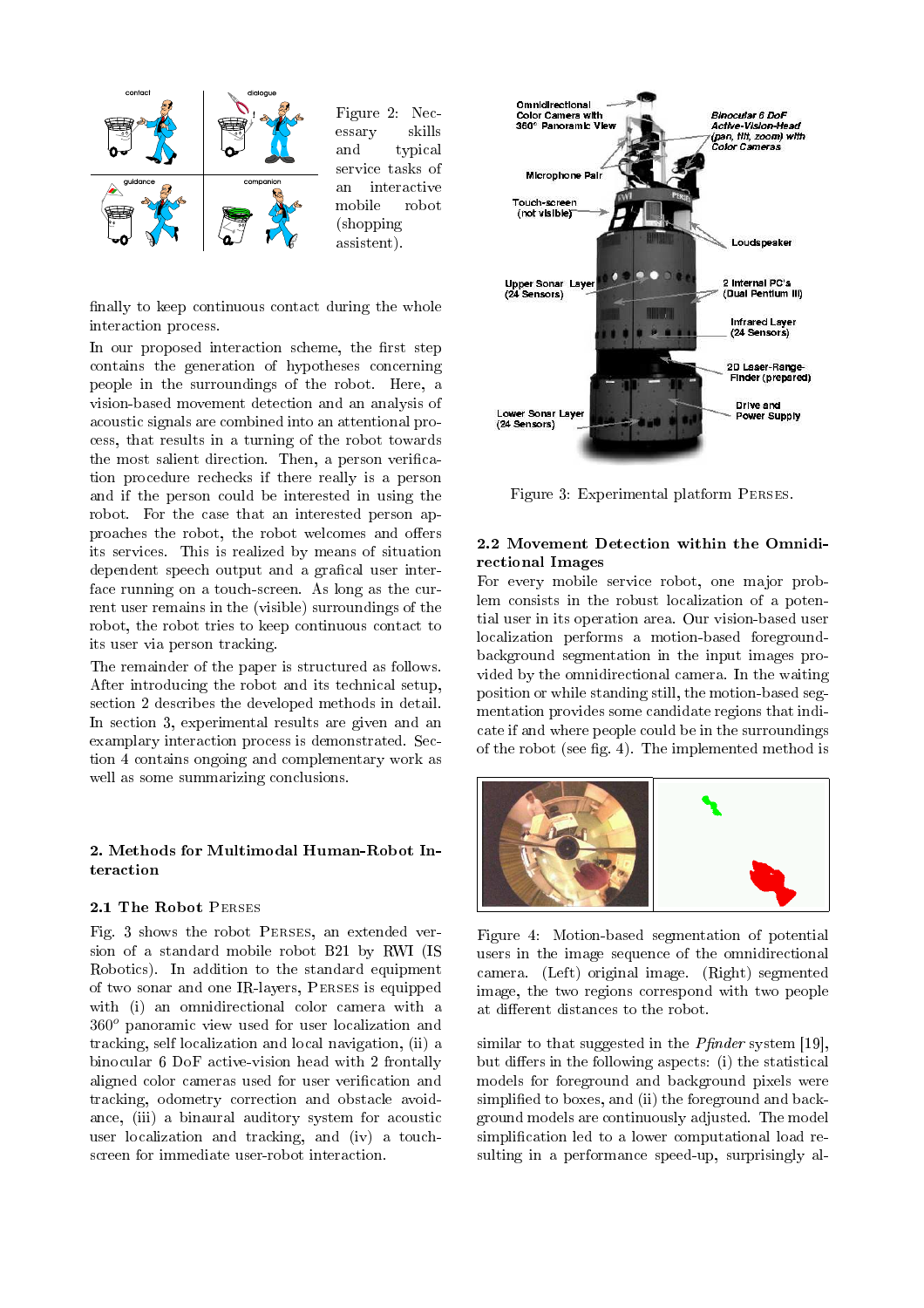most without any lost in sensitivity. By adaptation of the foreground and background models, we take into account that the robot cruises its surroundings which makes it impossible to use only one stationary background model. After the alignment of all image pixels to the foreground and background model, respectively, some appropriate heuristics are used to assess the motion for every circular direction. These heuristics are needed to determine what direction the most attractive one could be. The concerning assessment parameter relies on three different aspects:  $(i)$ The direction of motion indicates, if the person is moving towards the robot or not, and a person moving away from the robot is probably no candidate for interaction. (ii) The size of the moving regions gives information concerning the distance of that object (person) to the robot. The lower the size of the moving region the larger the distance between object and robot can be assumed. (iii) The angle difference between the robot's current orientation and the direction(s) where motion ist detected gives a measure how long the turn to that direction the robot will take. For the case that several people surrond the robot, this distance should be rather small, leading to fast turns to the nearest standing (moving) person. The implementation of those heuristics leads to the following behavior: the robot preferably turns towards people that are moving towards the robot and that are relatively close to the robot.

#### 2.3 Sound Localization

For the acoustic localization of a potential user clapping her hands or shouting a command, we developed a biologically inspired model of binaural sound localization using interaural time differences and spikes as temporal coding principle [12]. This subsystem realizes (i) the detection of the sound direction in the horizontal half-planes by processing the interaural time-delays and (ii) a simple but effective frontbehind discrimination on the basis of the differences in the spectral shapes of the left and right sound stream supplied by the microphones mounted on top of Perses (Fig. 1). It detects pitch onsets in the signals and calculates the angle to the sound source from the phase shift between the binaural signals. Details of this model and localization results are presented in [15].

## 2.4 Fusion of Motion Detection and Sound Localization

The integration of auditory saliency makes it easy for the user to attract the attention of the robot to accelerate the localization process signicantly. Both methods supply an angle by which the robot has to be turned. In case both angles drive the robot to the same direction, that direction is strongly supported. Otherwise, motion detection and sound localization

work independent of one another. Consequently, a potential user can attract robot's attention via egomotion or, alternatively, by emitting a sound.

### 2.5 Person Verification

To evaluate if there really is a person and if she could be willing to interact with the robot, we developed a verification system that integrates different visual cues. This system should highlight that regions most likely cover the upper part of a person. Concentrating on the upper part of a person has thenfollowing reasons: One has less difficulties concerning (partly) occlusions, and the features described below are very person-specific as well as indicate if the person is roughly aligned towards the robot. Execution of person verification is triggered, when the robot was turned by the localization module. Fig. 5 gives an overview over the corresponding architecture. Due to the turn of the robot, the potential customer should be localized in front of the robot, allowing to observe her by the frontally aligned cameras as well as by the omnidirectional camera. Because we want to



Figure 5: Multiple-cue approach to user verification.

localize people even at different distances from the robot, a multiresolution pyramid (scale space with five fine-to-coarse resolutions) transforms the images into a multiscale representation. Two cue modules sensitive to facial structure and structure of a headshoulder contour, respectively, operate at all levels of the grayscale pyramid. The cue module for skin color detection uses the original color image. After superposition of the corresponding feature maps, a 3D-Winner-Take-All process within the saliency pyramid selects that region most likely covering the upper part of a person.

The utility of the different parallel processing cue modules is to make the verification system robust and independent of the presence of one certain information source in the images. Hence, we can handle varying environmental circumstances much easier, which, for instance, make the skin color detection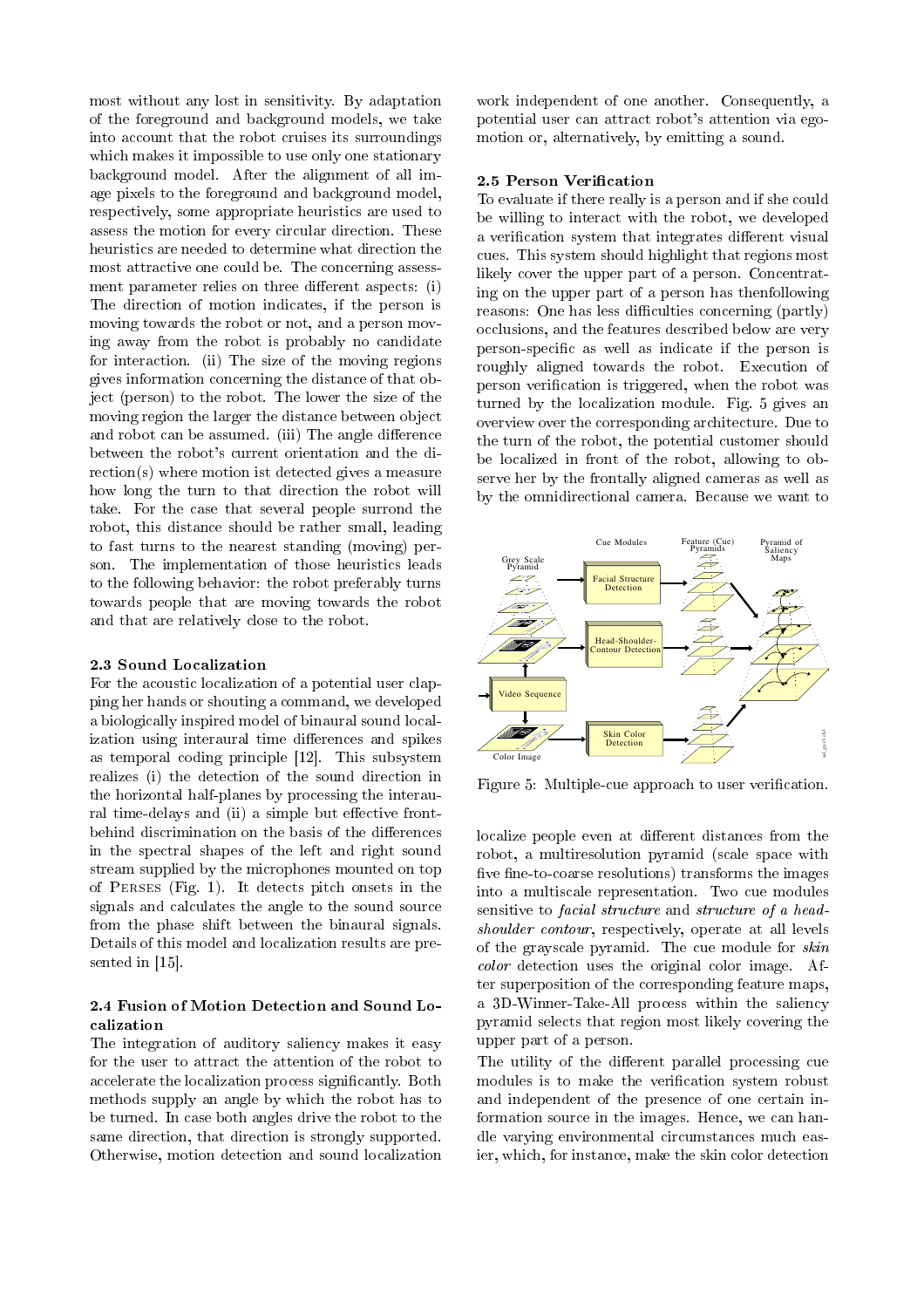difficult or almost impossible.

For person verification and the subsequent tracking process, both camera systems (omnidirectional as well as frontally aligned stereo system) are utilized. For simplicity reasons, with the exception of movement detection, the examples in this paper contain only images acquired by one of the frontally aligned cameras.

Contour Modelling: The contour which we refer to is that of the upper body of a frontally aligned person. First, we generated a statistically determined average head-shoulder contour by collecting views of different people (see fig.  $6$ ). The arrangement itself was learned based on this set of training images. Our simple contour shape prototype model consists of an arrangement of oriented filters realizing a piecewise approximation of the upper shape of a person (head, shoulder). Applying such a filter arrangement in a multi-resolutional manner leads to a robust localization of frontally aligned people even in depth. For computing the

Figure 6: Illustration of the statistically determined contour model by the binary contour shape (top) and the local orientation values along the contour (bottom). Orientation angles are coded by gray values  $(0^o)$ : black;  $90^\circ$ : medium gray;  $180^\circ$ : white).

orientation along the contour, a method proposed in [10] was implemented. Compared to classical orientation-specific filtering with Gabor wavelets  $[11]$  or steerable filters  $[8]$ , this method is faster by orders of magnitude. Orientation filtering provides a tuple containing the dominant orientation angle and the strength of the contour at that point. The bandpass dimension determines the extent of the local area where the orientation is calculated. By varying the dimension of the applied bandpass filters it is possible to create a feature jet for each pixel. The components (tupels) of such a jet code different dominant orientations, dependent on the applied bandpass filter. For contour detection, we utilize a specific distance measure taking into account the difference between extracted and expected orientation value at every contour point as well as the contribution of each contour point to the whole contour model. Distance measure and jet representation allow a two-step coarse-to-fine search in orientation space. First, a preselection is done via a coarse distance threshold and the orientation values obtained with one bandpass dimension (twodimensional manifold of orientation space) resulting in a few candidate contour locations. Then, these preselected candidates are finally checked using the

whole orientation space. This procedure is much less time consuming compared to applying the fine search for every image location. Results for head-shoulder contour detection are shown in fig. 14.

Skin Color Detection: Skin color is a typical feature for person detection and person tracking. Usually, a color space where color and intensity information are uncorrelated is employed. A widely used skin color modeling procedure was suggested in [20] and is also applied in our system. A set of skin colored pixels was generated by acquiring images of different people (skin types) under varying lighting conditions (illumination colors). This data collection is transformed from the RGB color space into the dichromatic  $r-g$  color space and subsequently modeled by a bivariate normal distribution (fig. 7).



Figure 7: Skin color distribution in  $r-a$  color space.

For skin color detection, the Mahalanobis-distance between the color values of a pixel and this model dis-

tribution gives us the likelihood for being skin colored (see the raw skin color classification in fig. 8). To get closed skin colored regions, a median filter is applied at every resolution level of the scale space, followed by a segmentation algorithm.

Unfortunately, skin is not the only skin colored object. Therefore, some heuristics have been developed to improve the separation between real skin color and other skin colored image regions. For every resolution level the size of the skin colored regions as well as their width(x)-height(y) relation is checked according to the expected face region. Subsequently, regions that do not fit the applied criteria can be rejected. Fig. 8 depicts an example for the described skin-color processing regime.

Face Detection: Several approaches to face detection have been described, ranging from using Eigenfaces [18], feature based [21, 5] and neural network based methods [13]. The advantages of applying neural networks for the face detection task are quite obvious: The facial image is characterized directly in terms of pixel intensities, and according to the two-class problem at hand (face, no face) a training pattern set can be used to adjust the parameters of the classifier. But, training a neural network for face detection is challenging because of the difficulty in characterizing prototypical "non-face" images. As suggested in [13], one can avoid this problem by using a bootstrap algorithm that adds automatically false positive classified image regions to the training pattern set as the training process progresses.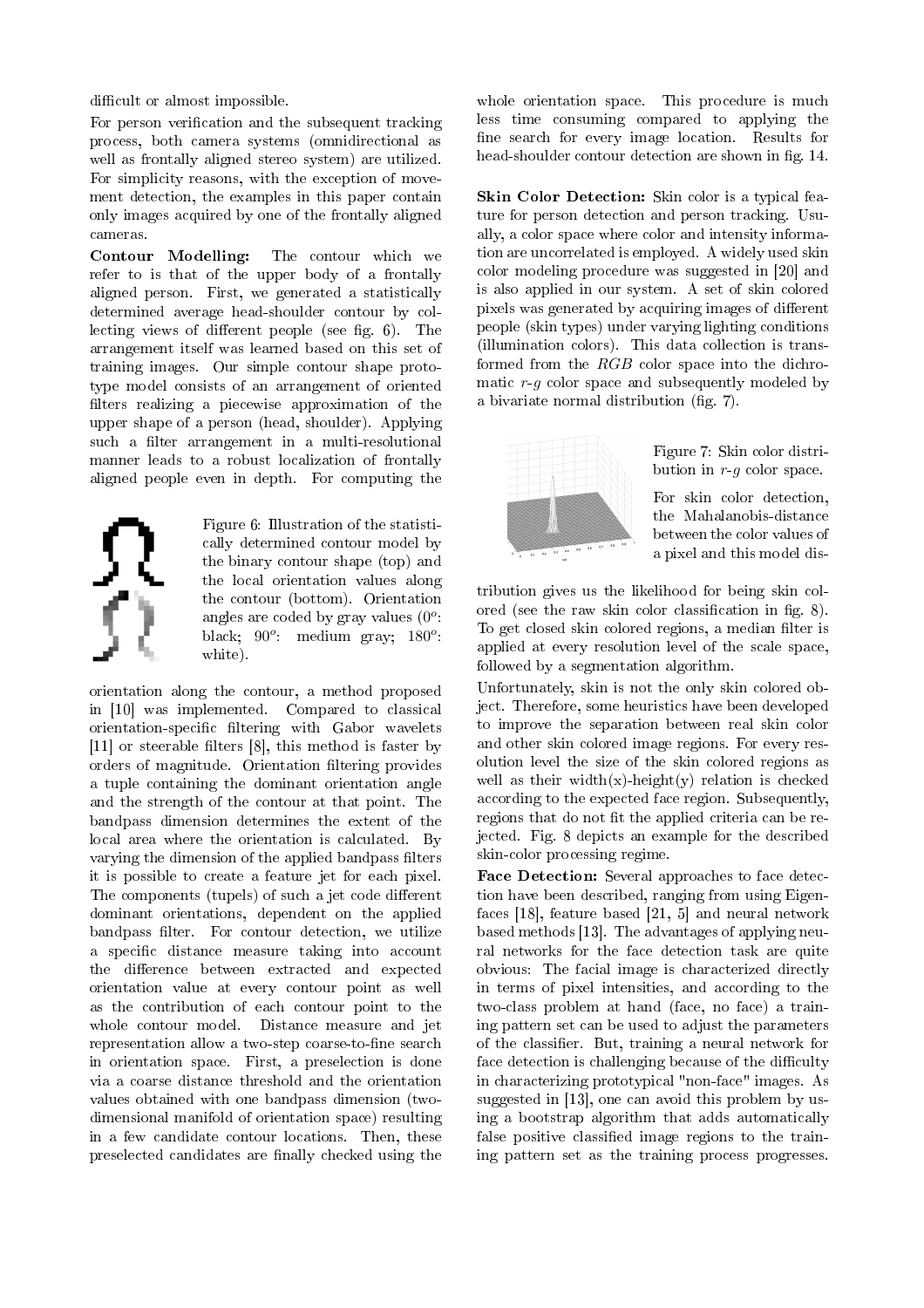

Figure 8: Processing steps for skin color detection: a) original image, b) raw skin color classification, c) smoothing by applying of a median filter for all resolution levels, d) result of the segmentation algorithm, and e) final detection result according to the choosen heuristics for every resolution level.

The module for face detection is implemented as a Cascade-Correlation Neural Network (CCNW, [4]). The reason for using that kind of neural network lies in its cabability to produce a network topology that fits optimally with the complexity of the mapping problem. In contrast to the standard Multilayer Perceptron, where the network topology has to be choosen in advance, the CCNW optimizes the network parameters along with its topology during the same training process. Starting with a minimal topology (direct linear input-output mapping), new hidden nodes are trained to maximally reduce the networks output error, as long as a choosen termination criterion is fulfilled. Fig. 9 depicts the finally obtained topology for the CCNW.

To generate a training pattern set for face images, a public data base provided by AT&T Laboratories Cambridge (http://www.camorl.co.uk/facetatabase.html) was utilized. From these images,  $15 \times 20$  pixel sized regions covering only the face were manually extracted. Initially, the nonface pattern set contains a collection of randomly chosen images, and is extended during bootstrapping. An exemplary result obtained with the CCNW-face detector is shown in fig. 10, further examples can be found in fig. 14. Surprisingly, the face detector performs quite well even on the polar-cartesian transformed omnidirectional images, were in contrast to the training patterns local distortions of the face region occur.

Cue Fusion and Final Selection: The final step for obtaining the image region(s) that most likely cover the upper part of frontally aligned people con-



Figure 9: Topology of the CCNW used for face detection.



Figure 10: Exemplary results for face detection with the Cascade-Correlation Neural Network, infront of highly cluttered background. From left to right: two images containing correct and false positive detections, an image with only correct detection, and an image where the face detection failed (only false positive detections).

tains a simple fusion method and a subsequent selection mechanism. Only those image locations where at least two out of the three cues supply a detection result, are allowed to contribute to the final selection process (see fig. 11). To ensure that all cues are equally weighted during the selection process, a uniform Gauss-shaped activity blob is used to encode every detection result (image location).

The final selection process is realized by means of a dynamic neural field. Since dynamic neural fields are powerful tools for dynamic selection using simple homogeneous internal interaction rules [1], we adapted them for our purposes. Because we use five fineto-coarse resolutions in our scale space (see fig.  $5$ ), we can actually localize people even at different distances. Therefore, a neural field for selecting the most salient region should be three-dimensional. The field is described as a recurrent nonlinear dynamic system. Regarding the selection task, we need a dynamic behavior which leads to one local region of active neurons successfully competing against the others, i. e. the formation of one single blob of active neurons as an equilibrium state of the field (for a detailed description see [3]).

By using a three-dimensional neural field, we are able to consider the local correspondences within as well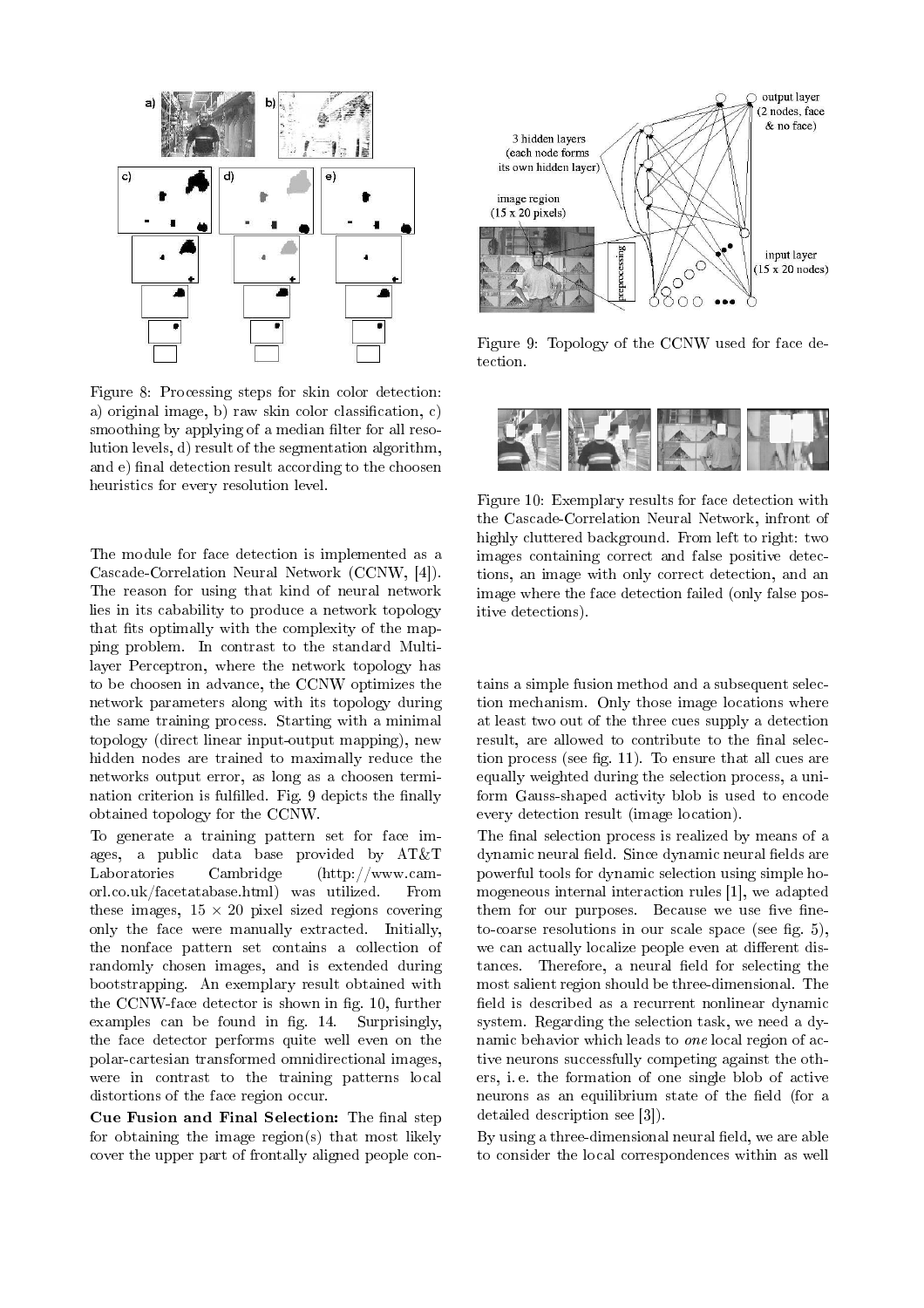

Figure 11: One example for fusing the different cues for person verification. According to the fusion rule, only those locations of the scale space are fed into the final selection process were at least two cues supply a detection result. (From left to right): face detection, head-shoulder contour detection, skin color detection, and fusion result.

as between adjacent resolution levels. This leads to an interesting side effect: because outputs of the different cue detectors offen occur at the same location of adjacent resolution levels, such correspondencies enhance the selection of such locations, resulting in a much more robust verification. The verification examples of fig.14 illustrate this effect.

#### 2.6 Tracking

The goal of person tracking is to keep continuous contact to the current user, and person verification provides the initialization for the subsequent tracking process. Tracking can be done via the omnidirectional camera as well as via the frontally aligned cameras. The tracking procedure is based on the Condensation algorithm [9], widely accepted as a powerful and efficient method for tracking arbitrarily shaped probability distributions [7].

The features underlying the tracking process, a combination of head-shoulder contour detection and adaptive color modeling turned out to be appropriate, were derived from the presented person verification procedure.

## 2.7 Grafical User Interface, Speech Output and Robotic Face

Via the grafical user interface, running on a touchscreen that is mounted on top of the robot, an immediate interaction between robot and human user can be realized. In our application scenario, the customer can chose an item she is looking for or a desired market area. Generally, this kind of "classical" human-machine interaction cannot be completely replaced in the near future. The reason is quite obvious: the appropriate alternative would be a purely speech-based dialog between robot and human, but,

up to now, speech recognition methods do not possess the necessary capabilities concerning vocabulary size, associative mapping, context dependency, dialect and so on. Moreover, for service robots interacting with anybody, one cannot assume that robot and human operate within the same reference frame. In other words, the robot does not know what the human will say, and on the other side, the human has no idea about the vocabulary the robot is able to recognize.

In our opinion, speech output is much more than only entertainment. Via speech, the robot can tell its current state, can offer its services, or can ask its current user to solve ambiguous or uncertain situations. For simplicity reasons, we currently use prepared sound files, and their activation is triggered by certain situations. For instance, after successful person verification the robot welcomes this potential user and invites her to interact via the touch-screen.



### Figure 12: Face of Perses.

Inspired by the smart face of Minerva, the robotic tourguide described in [17], our robot Perses was equipped with its own face, created by

eye-like camera fronts and a mouth made of a controllable diode array (see fig.  $12$ ). Hence, the current "emotional" state of the robot can be transmitted in a more natural way.

#### 3. Experimental Results

The experiments shown below are to demonstrate an exemplary interaction cycle between service robot and its user in the home store.



Figure 13: Person localization via motion detection. The white arrow marks the view direction (direction of the frontally aligned cameras,  $0^{\circ}$  of the

robot, the angle runs clockwise.

Interaction starts with person localization. Within the omnidirectional view (top left in fig. 13) person P2 is moving towards the robot, whereas person P1 passes the robot. Both people are detected via motion-based segmentation (top right). Subsequently, the robot estimates the most attractive direction by valuation of the two different directions (bottom of fig. 13), and turns towards person  $P2$ .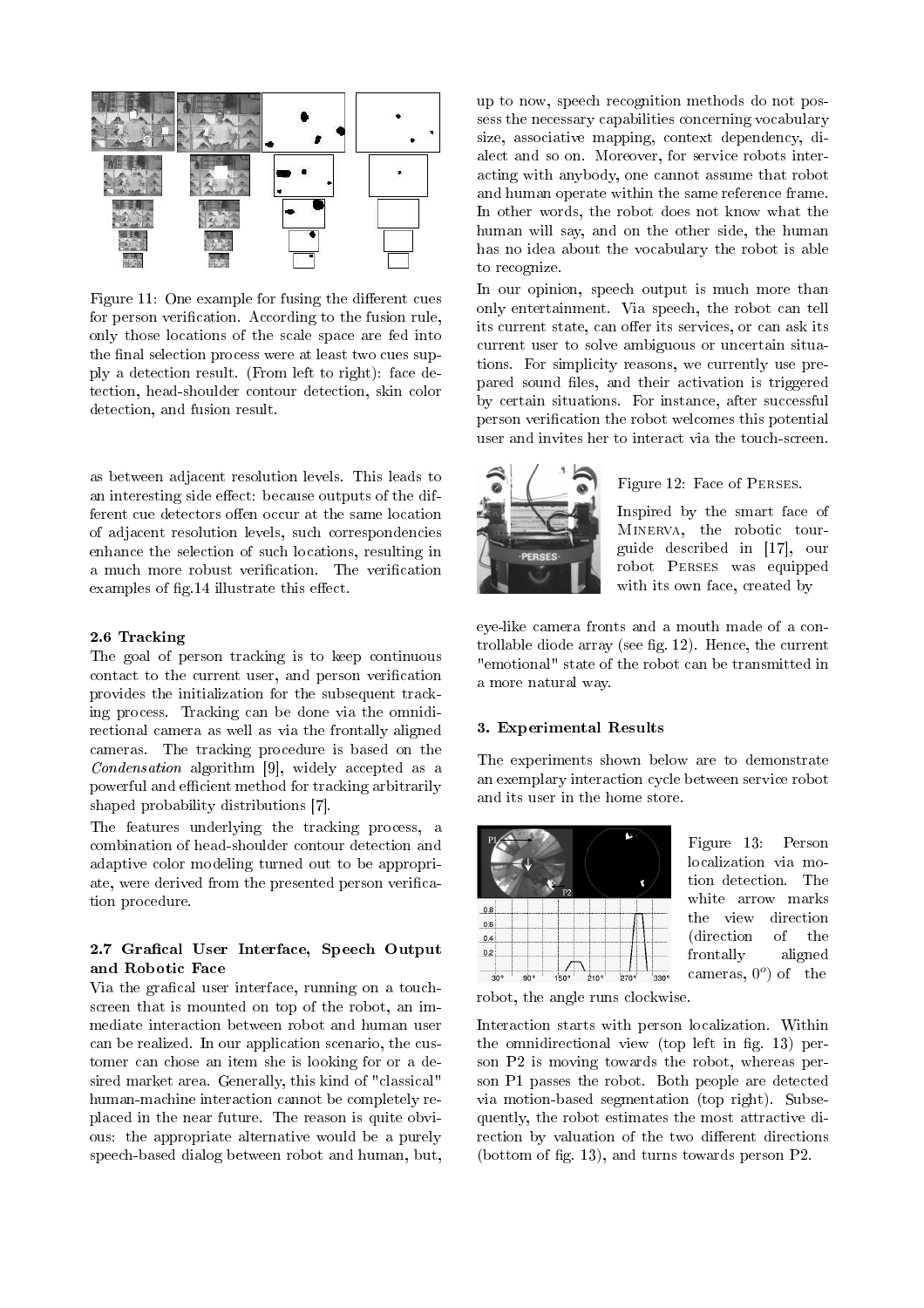

Figure 14: Verification results for different situations: in a hallway of the home store (top), infront of a highly structured wall-paper shelf of the home store (middle), and infront of a relatively uniform background in our lab (bottom). The input image is shown left, the rightmost image contains the verification result. Between them (from left to right) face, head-shoulder contour, and skin color detection are visible. The rightmost scale space column illustrates the different fusion levels after applying the above mentioned fusion rule. During the last year, special emphasis has been made to improve robustness, specificity and efficiency of the verification procedure. Currently, the system runs with 0.5 Hz on a Double-Pentium III (500 MHz) with an image resolution of about  $200 \times 200$  pixels (frontally aligned camera, depth range from 0.5 up to 2.5 meters).

Person localization is followed by person verification. Fig. 14 contains a collection of verification results. The verification module provides an output only when cue fusion and final selection (see section 2.5) supply a very strong result. To avoid false verifications is very important, because otherwise the robot would start interaction with uninterested people or even with inanimate items. In case a potential customer has not been verified, the customer can login directly via the touch-screen. After successful verification, the robot welcomes the customer by means of a typical speech sequence. Then, the customer can chose the desired item or the interesting market area by means of touch-screen. After selection, the robot confirms the corresponding item and shows a map of the market, where its current position and the goal position are indicated.

During the whole interaction cycle, the robot tries to keep continuous contact to the current customer via visual tracking. An exemplary tracking sequence is given in fig. 15, where samples of a longer run of the tracking system (over several minutes) are shown. To improve the robustness of the tracking procedure, the person verification module runs in parallel and supplies additional candidate points. Furthermore, the tracking process is supported via a simple sonarbased distance check in the corresponding direction.



Figure 15: Person tracking experiment. The frames indicate those locations where the tracked person is most likely expected.

As long as the contact to the current user can be continuously updated, no articulation of the robot is needed. If the robot detects a situation where the user is lost, it provides a speech output to ask the user to reduce the distance to the robot. Alternatively, the guidance to a desired market position is interrupted and the robot moves towards its present user to prevent losing contact.

### 4. Conclusions and Outlook

The paper has described a multimodal scheme for intelligent and natural human-robot interaction. Special emphasis was placed on vision-based methods for user localization, person verification and person tracking. The interaction regime presented here should be understood as work in progress, under